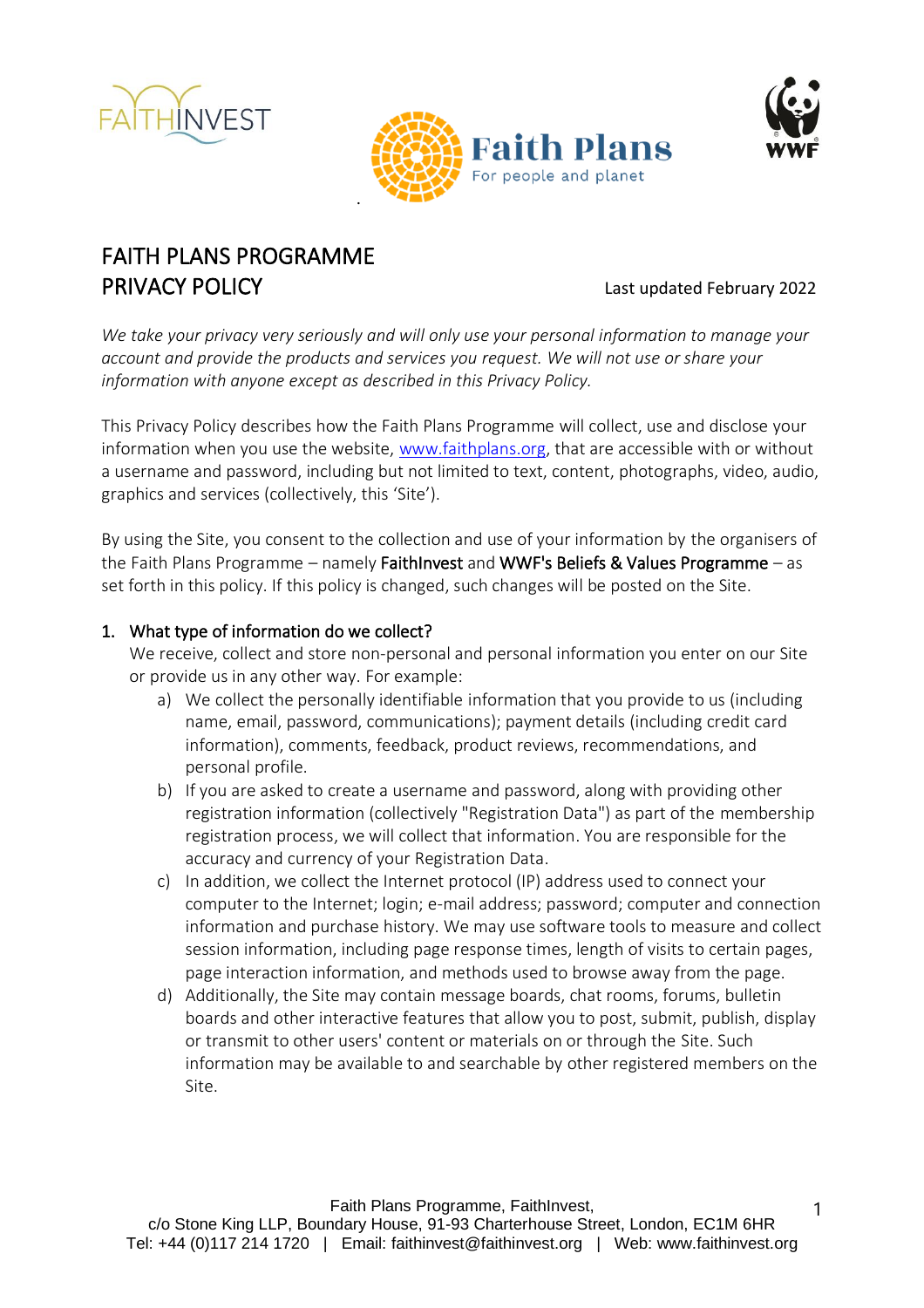- e) You may be asked to provide us with other information about yourself, such as your address or the address of a contact person, your fax number, and your credit card/bank transfer information. We use secure third-party service providers to process such information. These are not permitted to store, retain, or use billing information except for the purpose of processing transactions on the Faith Plans Programme's behalf.
- f) We may collect records and copies of your correspondence with us (including email addresses) if you contact us.

### 2. Why do we collect this information?

We collect such Non-personal and Personal Information for the following purposes:

- a) To provide and operate the Site, including offering you a better experience on our Site by presenting the Site and its contents in a suitable and effective manner for your computer);
- b) To provide our users with ongoing customer assistance and technical support;
- c) To be able to contact our visitors and users with general or personalised servicerelated notices and promotional messages. You may opt out of such messages at any time by contacting us a[t info@faithplans.org](mailto:admin@faithinvest.org?subject=Contact%20from%20www.faithplans.org) (see also Section 9. Opt Out);
- d) To create aggregated statistical data and other aggregated and/or inferred nonpersonal Information, which we or our business partners may use to provide and improve our respective services;
- e) To carry out our obligations and enforce our rights arising from any contracts entered into between you and;
- f) To comply with any applicable laws and regulations.

#### 3. Cookies

Cookies are small pieces of data stored on a site visitor's browser. They are typically used to keep track of the settings users have selected and actions they have taken on a site.

When you visit the Site, we may send one or more cookies to your computer to uniquely identify your browser and help you log in faster and enhance your navigation through the Site. Our Site is hosted on the Wix platform.

Several types of cookies are used:

- Session (transient cookies): These are erased when visitors close their browser and are not used to collect information from their computer. They typically store information in the form of a session identification that does not personally identify the user.
- Persistent (permanent or stored) cookies: A persistent cookie remains on your computer after you close your browser so that it can be used by your browser on subsequent visits to the Site. These cookies are used to collect identifying information about the user, such as web surfing behaviour or user preferences for a particular site.
- Strictly necessary cookies: These are the cookies that enable visitors to browse through the Site; they are also necessary for security reasons.

#### Faith Plans Programme, FaithInvest,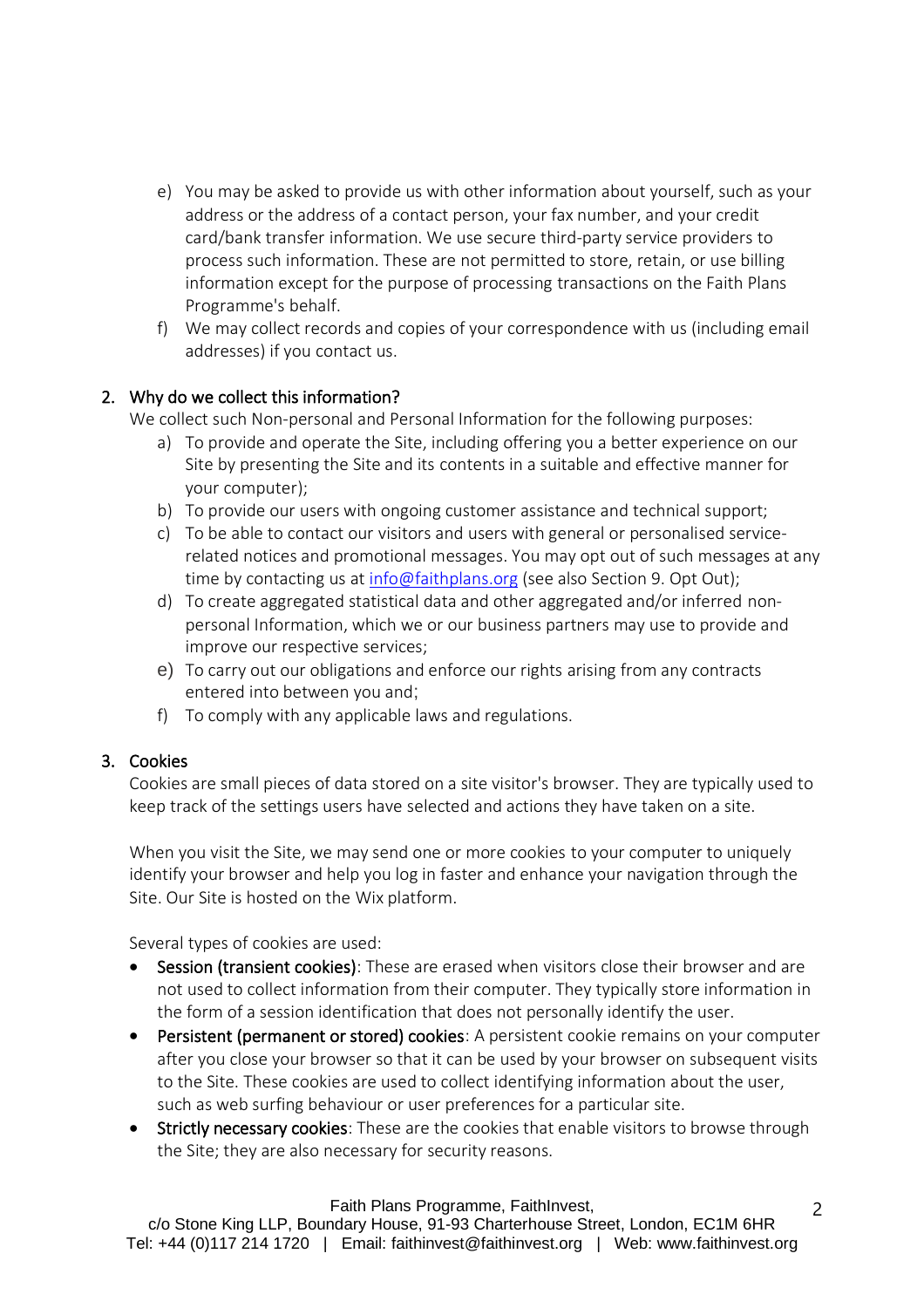• Functional cookies: These cookies 'remember' registered visitors to improve their user experience.

For more details about exactly what kinds of cookies we use, please visit the [Cookies page](https://support.wix.com/en/article/cookies-and-your-wix-site) on the Wix platform.

#### 4. Removing persistent cookies

Persistent cookies can be removed by following your web browser's directions. You can reset your web browser to refuse all cookies or to indicate when a cookie is being sent. The following links provide instructions in order to manage your cookies preferences:

- Chrome: <https://support.google.com/chrome/answer/95647?hl=en>
- Safari: <https://support.apple.com/en-gb/guide/safari/sfri11471/mac>
- Internet Explorer: [http://windows.microsoft.com/en-US/windows-vista/Block-or](http://windows.microsoft.com/en-US/windows-vista/Block-or-allow-cookies)[allow-cookies](http://windows.microsoft.com/en-US/windows-vista/Block-or-allow-cookies)
- Mozilla Firefox: [https://support.mozilla.org/en-US/kb/enable-and-disable-cookies](https://support.mozilla.org/en-US/kb/enable-and-disable-cookies-website-preferences?redirectlocale=en-US&redirectslug=Enabling+and+disabling+cookies)[website-preferences?redirectlocale=en-](https://support.mozilla.org/en-US/kb/enable-and-disable-cookies-website-preferences?redirectlocale=en-US&redirectslug=Enabling+and+disabling+cookies)[US&redirectslug=Enabling+and+disabling+cookies](https://support.mozilla.org/en-US/kb/enable-and-disable-cookies-website-preferences?redirectlocale=en-US&redirectslug=Enabling+and+disabling+cookies)

Finally, you may visit [www.aboutcookies.org,](http://www.aboutcookies.org/) a website providing comprehensive information about how to manage your cookies settings on a broad variety of browsers.

However, please be aware that some features of the Site may not function properly if the ability to accept cookies is disabled.

#### 5. How do we store the information we collect?

Our Site is hosted on the Wix.com platform. Wix.com provides us with the online platform that allows us to promote our services to you. Your data may be stored through Wix.com's data storage, databases and the general Wix.com applications. Wix stores your data on secure servers behind a firewall.

All direct payment gateways offered by Wix.com and used by the Faith Plans Programme adhere to the standards set by PCI-DSS as managed by the PCI Security Standards Council, which is a joint effort of brands like Visa, MasterCard, American Express and Discover. PCI-DSS requirements help ensure the secure handling of credit card information by our store and its service providers.

#### 6. How we will contact you

We may contact you to notify you regarding your account, to troubleshoot problems with your account, to resolve a dispute, to collect fees or monies owed, to poll your opinions through surveys or questionnaires, to send updates about our organisation, or as otherwise necessary to contact you to enforce our User Agreement, applicable national laws, and any agreement we may have with you. For these purposes we may contact you via email, telephone or post.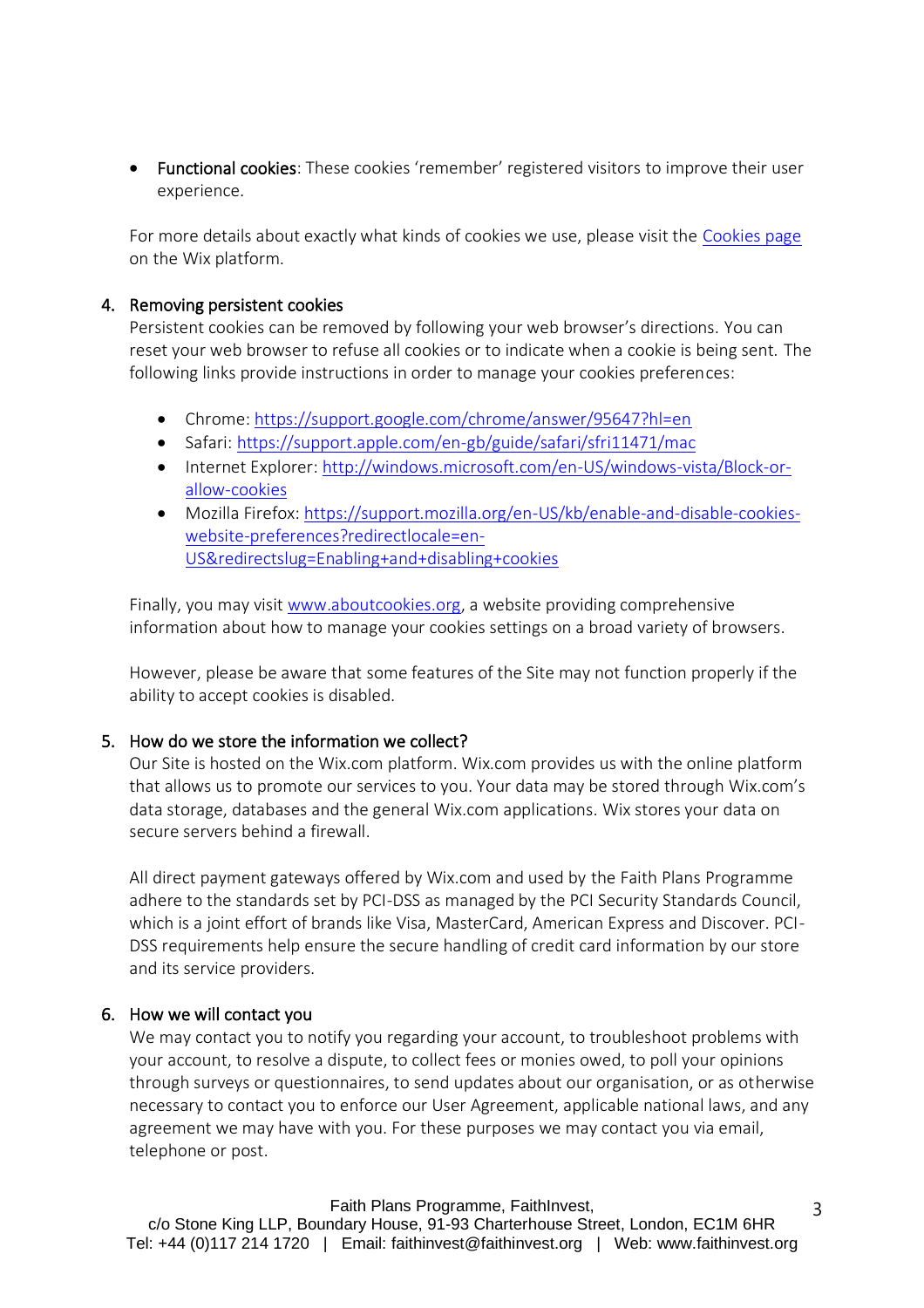# 7. Sharing or disclosure of information

# Personally Identifiable Information

- a) We will only disclose personally identifiable information we collect from you to third parties without your permission to the extent necessary to:
	- i. Comply with the law or in response to a subpoena, court order, government request, or other legal process;
	- ii. Protect the interests, rights, safety, or property of the Faith Plans Programme or its organisers (FaithInvest and WWF) or others;
	- iii. Enforce any terms of service on the Site;
	- iv. Provide you with the services or products requested by you and to perform other activities related to such services and products, including billing and collection;
	- v. Operate our systems properly.
- b) We may store personal information in locations outside our direct control (for instance, on servers or databases collocated with our hosting provider, Wix.com). We may share or disclose your information with your consent, such as if you choose to sign on to the Site through a third-party service.
- c) We may disclose your personal information to address fraud, security or technical issues.
- d) We may use information to identify any person attempting to break into or damage the Site. We may also disclose personal information when we have reason to believe that doing so is reasonable to identify, contact or bring legal action against someone who may be violating the Site's terms of use, or the rights of the organisers (FaithInvest and WWF's Beliefs & Values Programme) or may be causing injury to or interference with the Site or another's property.
- e) We may match user information with third party data to help us better understand our members (member profiling).

## Non-Personally Identifiable Information

a) We may share non-personally identifiable information (such as anonymous usage data, referring/exit pages and URLs, platform types, number of clicks, etc.) with interested third parties to help them understand the usage patterns for certain of our services.

# 8. Retention of your personal information

The organisers (FaithInvest and WWF's Beliefs & Values Programme) will retain your personal information for no longer than is necessary for the purposes identified under this Privacy Policy.

- a) We will keep your personal information for the duration of our contractual relationship extended by five (5) years.
- b) If we do not have any contractual relationship, we will keep your personal information for three (3) years after your last correspondence with us.